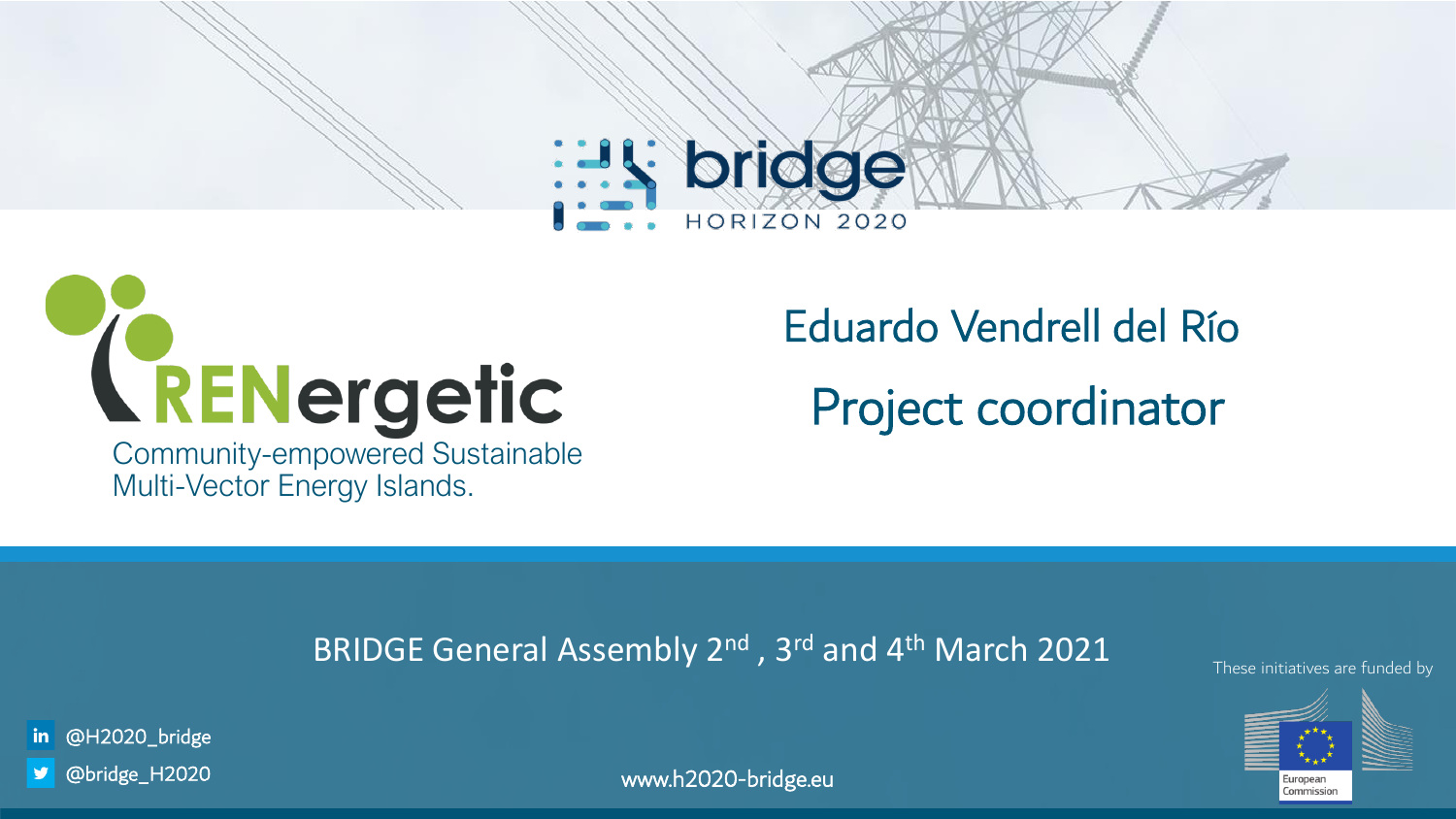

@H2020\_bridge

@bridge\_H2020

The objective of RENergetic is to demonstrate the viability of so-called 'urban energy islands'. Energy islands seek to achieve the highest possible degree of self-sustainability with regards to the supply of its energy demand, be it electricity or heat through local renewable resources. At the same time an urban energy island may offer ancillary services to the public grid surrounding it.

These islands place the **consumer at the center of the energy transition**, giving them an active part in energy communities capable of producing their own energy, sharing the surplus with the rest of the public grid and optimizing consumption.

Thus the RENergetic idea of an energy island is at the core a people-driven energy turnaround, necessary to achieve the 1.5°C global warming goal.





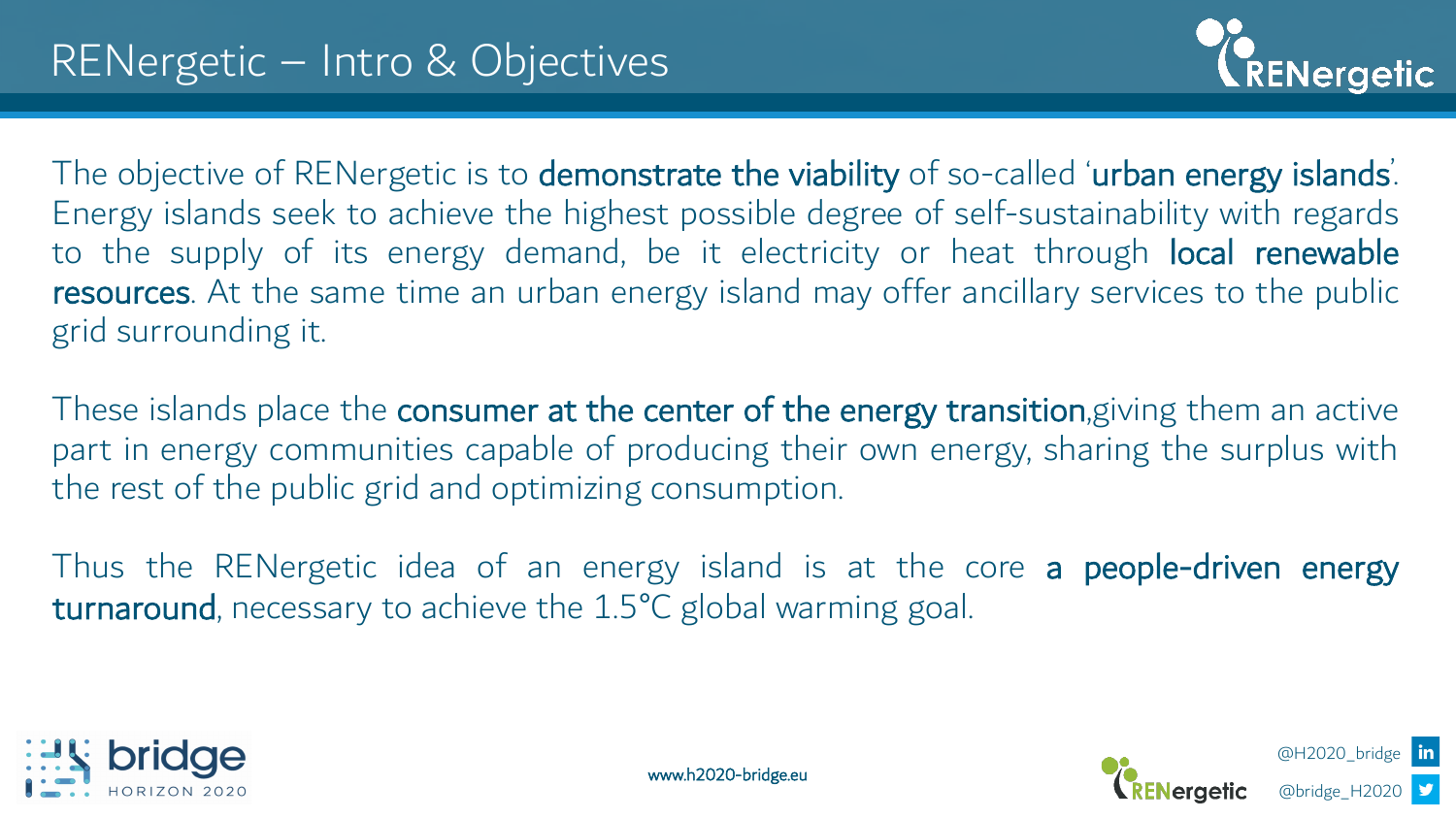

RENergetic will demonstrate that Urban Energy Islands increase both the amount of renewables in these areas and the energy efficiency of local energy systems. It will prove the viability of this energy islands in three site pilots, each of a different nature, and facing different challenges:

New Docks, a residential area in Ghent - Belgium, will be working on the Integration towards a full and sustainable smart renewable energy system, including PV, waste heat and water recovery, as well as efficient battery storage. The proposed solutions to achieve these are:

www.h2020-bridge.eu

- Increasing availability or RES by installing innovative PV in the building facades.
- Increase optimization of the EMS system: integration of larger EV-charging capacity.
- Integrate external PV-projects through virtual private grid schemes.
- Develop a Local Energy Community, such that flexibility can also be created on the demand side.



@H2020\_bridge

@bridge\_H2020



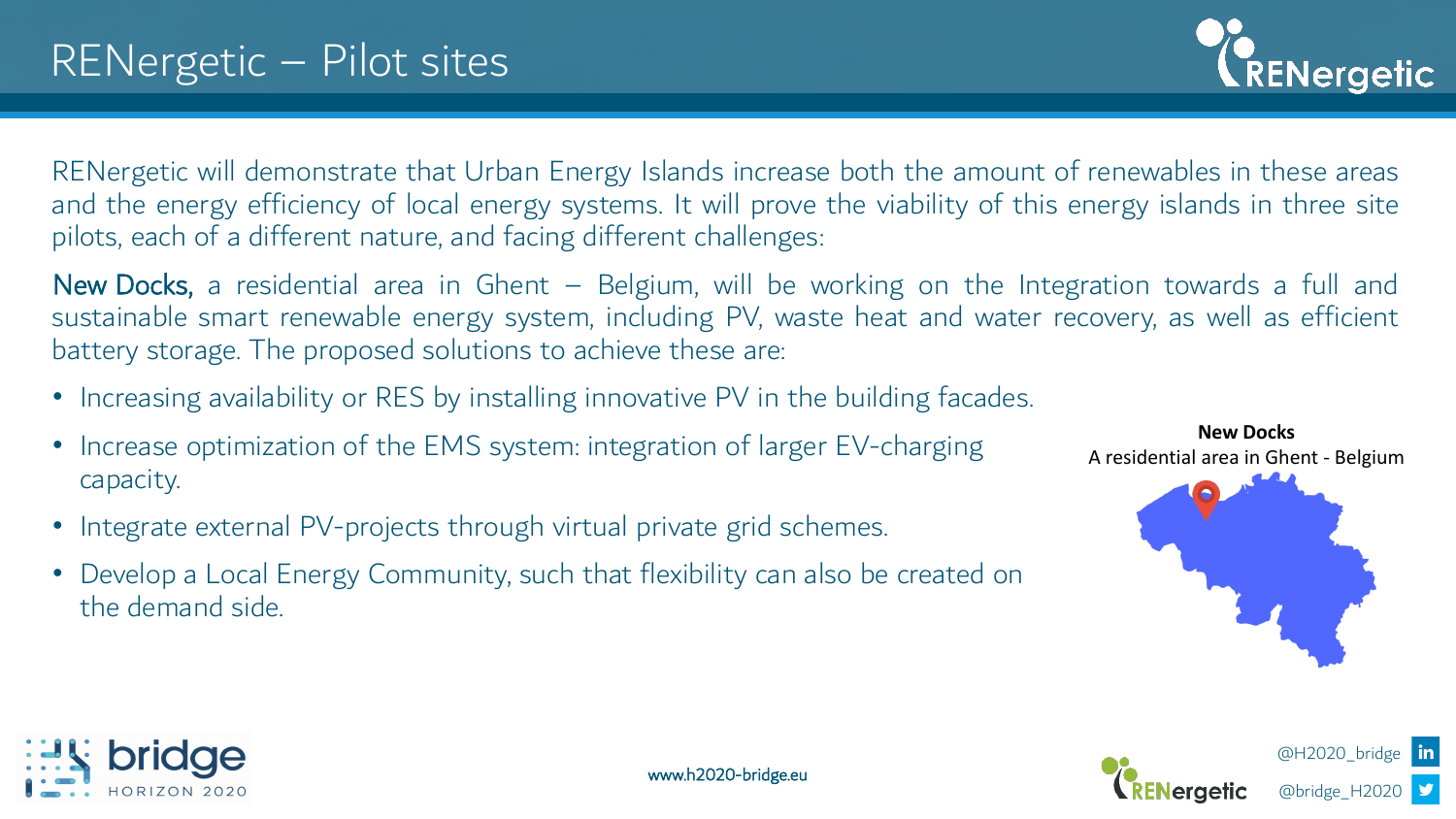San Raffaele Hospital and its I&R Campus in Segrate Municipality – Milan, Italy, will be working on balancing power and temperature levels of heat and electricity, and their transfer between remote PV plant and campus, and in between campus buildings. The proposed solutions to achieve their objectives are:

• OSR Innovation in energy use, by reducing carbon-oriented energy consumption and maximize integrated monitoring of innovative energy consumption practices.

www.h2020-bridge.eu

- OSR Innovation in energy monitoring controls, where AI and Big Data are used for innovative energy patterns analysis for pilot cases on thermal monitoring for some OSR buildings or available offices.
- OSR Innovation by introducing the concept of precision energy demand/supply (similar to precision medicine) where data integration for multi-vector energy sources shall maximize optimal energetic solutions and risk patters optimization.

**San Raffaele Hospital** And its I&R Campus in Segrate Municipality – Milan, Italy

**ENergetic** 





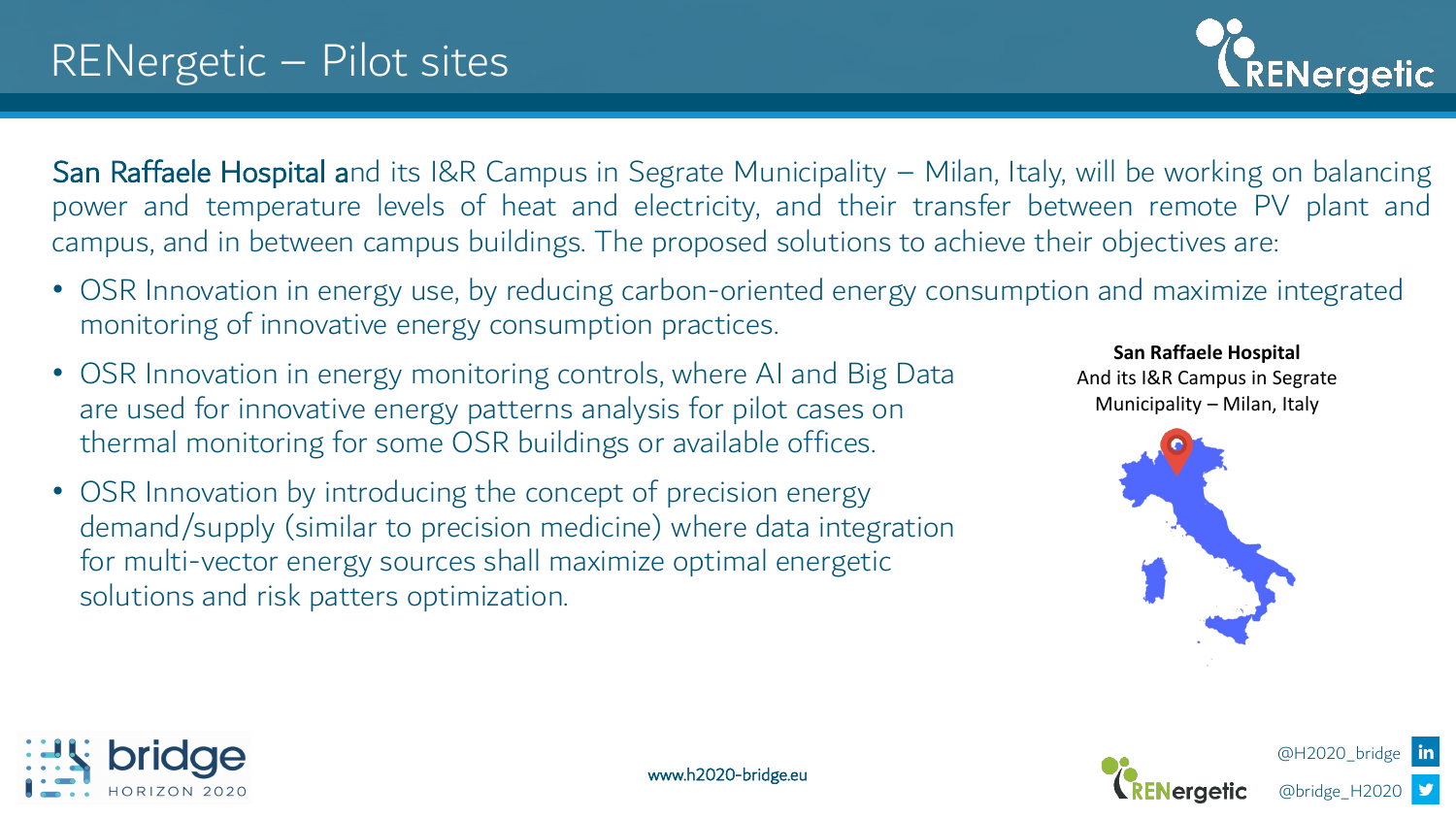RENergetic

Warta University Campus And Poznan Supercomputing and Networking Center Poznan - Poland, Optimising specific and total demand-supply relationships, taking into account smart EV charging and building energy monitoring. The proposed solutions to achieve their objectives are:

- Increasing heating and cooling transfer between buildings with use of water loops, heat pumps, heat exchangers. Use DSR algorithms, BMS and IoT integration.
- Develop Local Energy Community with demand side flexibility.
- Transfer excess heat to the municipal district heating network, use low temperature medium within local district heating network.
- Remote PV plant, campus rooftop PV and heat pumps integration to reduce of peak impacts.
- Develop algorithms to couple electricity and heat vectors stimulate/aggregate RES, waste heat, DC load, weather conditions, buildings' loads, REC and CEC, heat pumps, district heating stations, PV plants and water loops to obtain optimal working conditions







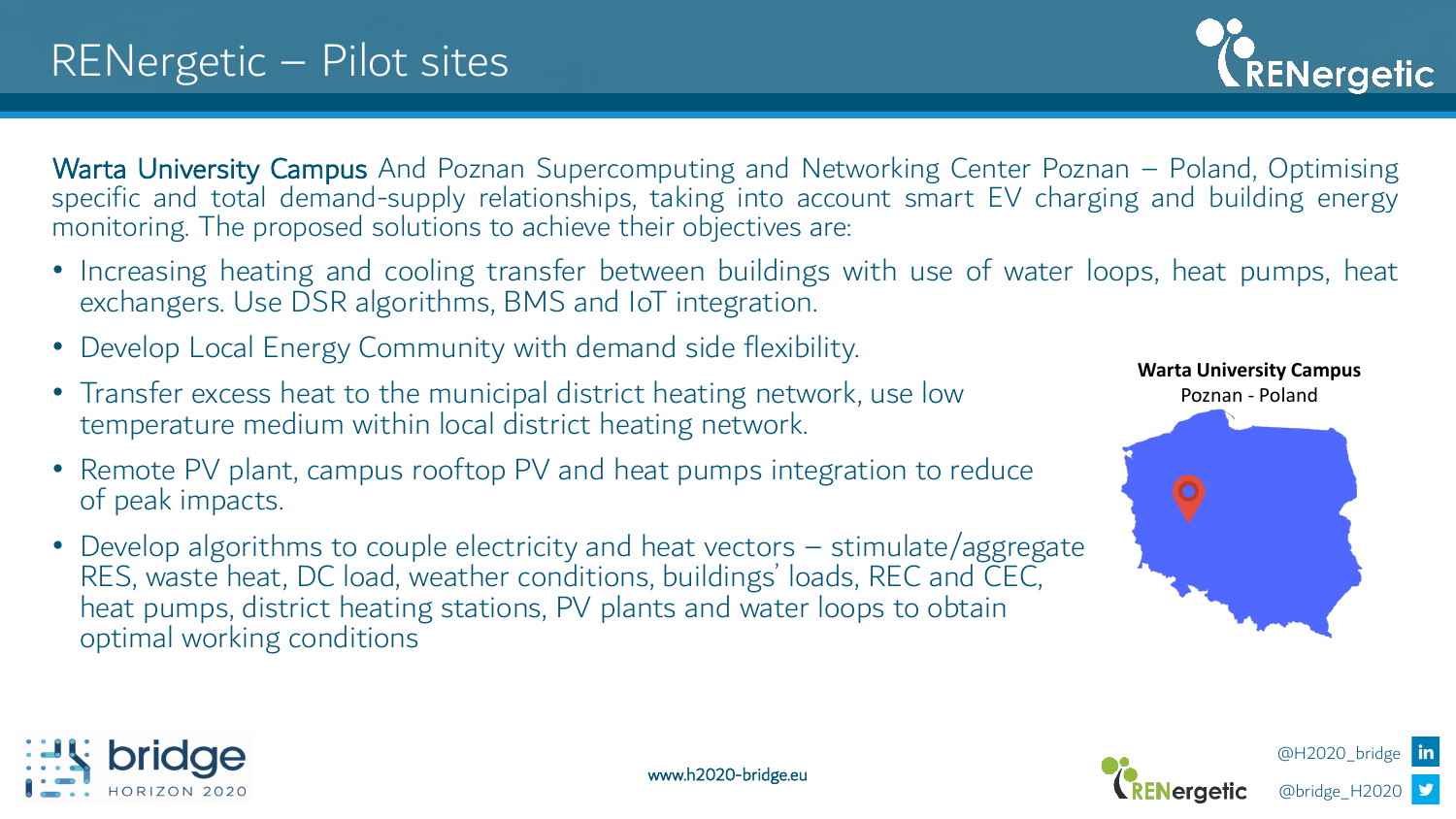

Project areas that match the current work in BRIDGE:

- **Customer engagement:** RENergetic is centered around people making the best of a customerfriendly technology through the establishment of formal and informal local energy communities.
- Regulations: In RENergetic, the regulatory framework applicable within the area of energy islands will be analyzed, and identifications of barriers and recommendations to overcome them will be provided during the project to support replicability cases.
- **Business models:** Business model analysis in RENergetic will propose different Value Propositions and evaluate different scenarios, ensuring sufficient flexibility towards economic viability.

• Data management: data privacy and data handling.





@H2020\_bridge @bridge\_H2